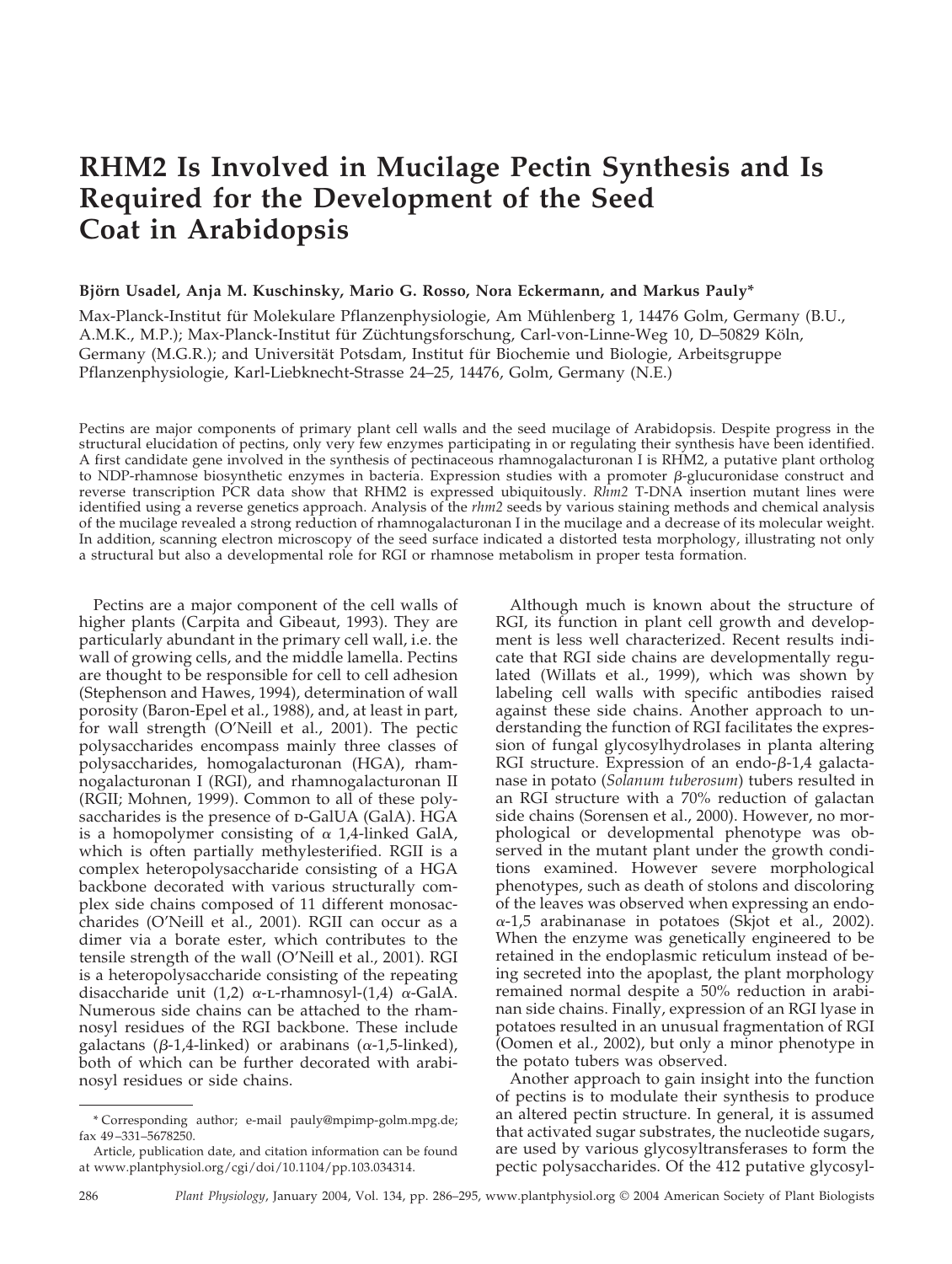transferases identified in the completed genome sequence of Arabidopsis (Henrissat et al., 2001), it has been estimated that at least 53 glycosyltransferases are required to assemble pectic polysaccharides (Mohnen, 1999). Assigning function to glycosyltransferases and hence identifying their involvement in pectin synthesis has been difficult mainly due to unknown substrate specificities and the multitude of candidate genes. Only two glycosyltransferase genes involved in the synthesis of pectins have been identified so far: a putative glycosyltransferase (*quasimodo*), whose knock-out line exhibited a 15% reduction of GalA in its wall (Bouton et al., 2002), and a putative glucuronosyltransferase (Iwai et al., 2002), whose inactivation resulted in an altered RGII structure and an increase in cell separation. There are 11 different monosaccharides present in pectins, and thus it is expected that at least 11 different nucleotide sugars are involved in pectin biosynthesis. To accommodate the need for such a diversity of nucleotide sugars, plants possess an extensive nucleotide sugar interconversion pathway for the de novo synthesis of those nucleotide sugars (Feingold and Avigad, 1980). In addition, plants have salvage pathways, in which monosaccharides are activated through phosphokinases and are subsequently converted to nucleotide sugars through pyrophosphorylases. This has been shown for many but not all sugars (Feingold and Avigad, 1980). Thus far, only one of the genes involved in the nucleotide sugar interconversion pathway has been shown to be involved in the synthesis of pectins, specifically RGII, a GDP-Man-4,6 dehydratase (Bonin et al., 1997). Inactivation of this enzyme (MUR1) led to an altered RGII structure resulting in a lower affinity for borate and thus a reduction in RGII dimerization (O'Neill et al., 2001). This led to a decrease in the tensile strength of the stem. Other enzymes involved in the nucleotide sugar conversion pathway may be identified through gene sequence comparisons. Because the orthologous genes from bacteria are relatively well characterized and the candidate genes found in the Arabidopsis genome cluster into distinct gene families (Reiter and Vanzin, 2001), a function can easily be predicted. However, to date, no nucleotide sugar converting enzyme has been shown to be involved in RGI synthesis. Here, we present evidence that an enzyme from Arabidopsis predicted to be involved in nucleotide sugar synthesis influences the synthesis of RGI.

# **RESULTS**

## **Identification and Attributes of RHM2**

Nowadays, reverse genetics is a useful tool for identifying plant cell wall-related enzymes (Perrin et al., 2001). Therefore, hidden Markov models (HMMs) were extracted from the Pfam protein family database (Bateman et al., 2002) using enzymatic keywords ("epimerase" and "dehydratase") to identify

candidate genes possibly involved in the synthesis of NDP-rhamnose in plants. These HMMs from the Pfam database were used to search for Arabidopsis proteins with HMMsearch from the HMMer software package (Eddy, 1998). The Pfam database generally contains high-quality HMMs based on alignments of multiple related proteins, enabling the user to identify even remotely homologous sequences (Eddy, 1998) as opposed to simple BLAST searches. Especially PF01370 proved to be very useful, because one earlier described nucleotide sugar-converting enzyme (Doerman and Benning, 1998) and its putative paralogs were among the highest scoring hits. Among the identified genes was a small gene family comprising three members that could be aligned with the full PF01370 HMM, corresponding to 315 amino acids in these three genes. These alignments produced an E value below  $1 \times 10^{-107}$ . The "alignment" part of the HMMsearch results showed approximately 140 exact matches against highly and less highly conserved amino acids. Moreover, of the remaining 175 amino acids, roughly 100 residues were identified as positives by the program. Together these data indicate a good similarity of this gene family to the conserved epimerase/dehydratase motive. A National Center for Biotechnology Information conserved domain analysis (Marchler-Bauer et al., 2003) indicated a bipartite structure of these genes. The N-terminal part of the proteins showed highest similarity to the rfbB dehydratase conserved domain (accession no. COG1088), a domain characteristic for proteins involved in the first step of bacterial dTDP-rhamnose synthesis. In bacteria, three separate enzymes encompassing a dehydratase, an epimerase, and a reductase are responsible for conversion of dTDP-Glc into the corresponding rhamnose precursor (Giraud and Naismith, 2000). A closer look at the plant gene sequences revealed a modification of the extended signature found in nucleotide cofactor (e.g. FAD and NAD(P))-binding Rossmann folds (Wierenga et al., 1985; Kleiger and Eisenberg, 2002) in the N-terminal domain of these proteins. In addition, the signature sequences YXXXK and TXE involved in the catalytic mechanism of epimerases and dehydratases such as bacterial dTDP-rhamnose dehydratase (Allard et al., 2001) can be assigned (Fig. 1A).

The C-terminal part of these proteins shows highest similarity to the rfbD reductase (COG1091) domain, characteristic of the last step in bacterial dTDPrhamnose synthesis. This small gene family also shows a conserved extended nucleotide cofactorbinding site where only the last hydrophobic amino acid is missing. Moreover, a conserved YXXXK loop was identified. All family members were predicted to exclude any transmembrane domains by the transmembrane prediction program TMHMM (Krogh et al., 2001). Tentative subcellular localization prediction by TargetP (Emanuelsson et al., 2000) or Prot-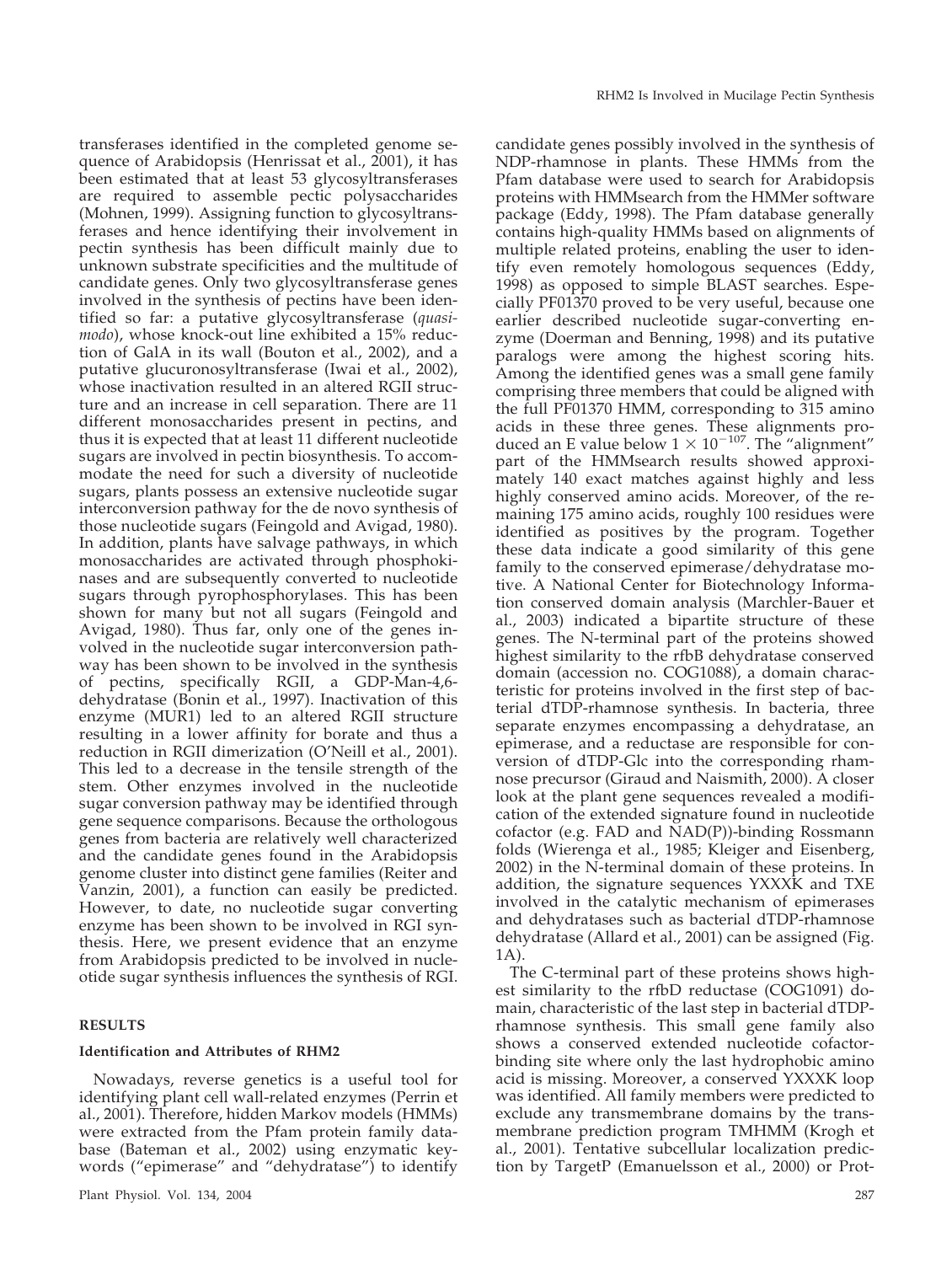

**Figure 1.** Structures of the *RHM2* gene and the RHM2 protein. A, Results of a National Center for Biotechnology Information conserved domain analysis of RHM2 showing only the most significant hit for each domain. RfbB is annotated as dTDP-D-Glc 4,6-dehydratase, RfbD as dTDP-4-dehydrorhamnose reductase. #, Rossmann fold signature BIXGXXGXXAXXXAXB or BIXGXXGXXGXXXAXB (B is a hydrophobic amino acid); \*, the conserved residues important for catalysis (TXE); °, the signature important for catalysis (YXXXK, 161– 165). B, *RHM2* gene structure and insertion of the T-DNAs (numbers indicate the insertion of the T-DNA);  $+1$  indicates the A of the start codon ATG;  $+2,083$  the A of the stop codon; sul, sulfadiazine resistance gene; LB/RB, left/right T-DNA border; thin line, single intron.

Comp (http://www.softberry.com), a prediction software trained on plant proteins, did not suggest targeting to any specialized compartment (data not shown).

Recently, Reiter and Vanzin (2001) have also identified this gene family using a BLAST-based approach using bacterial genes as template. There, the genes were termed RHM1 to RHM3 for rhamnose biosynthetic enzymes. We chose RHM2 for further characterization as a representative candidate of this gene family, because all functional predictions were similar for the whole family. Because only 5'truncated versions of RHM2 cDNA were available in public databases, the full-length coding region was PCR amplified using primers specific for the predicted full-length coding sequence, proving the validity of the predicted full-length gene model.

## **RHM Proteins Are Common in Plants**

The expressed sequence tag (EST) clustering database SPUTNIK (Rudd et al., 2003) was queried with the RHM2 sequence to explore whether RHM proteins are present in other plant species. Best scoring

EST clusters (accession nos. are given in the end of this paper) were aligned with either the N-terminal dehydratase (Fig. 2) or the C-terminal epimerase/ reductase domain of RHM2. For both domains, very similar sequences were identified in legumes, solanaceous plants, and members of the graminae. For soybean (*Glycine max*), potato, wheat (*Triticum aestivum*), and barley (*Hordeum vulgare*), high-scoring EST clusters spanning parts of both domains of RHM2 could be identified, indicative of a conservation of the two domain protein architecture in plants in contrast to bacteria.

## **RHM2 Is Expressed Ubiquitously**

RHM2 transcript abundance in several tissues was investigated using reverse transcription (RT)-PCR to assess the possible function of RHM2. Expression was detectable in all examined tissues and was therefore judged to be ubiquitous (Fig. 3A). A reporter gene construct was prepared to localize RHM2 expression in more detail. The 2.2-kb region spanning the 5' promoter region of RHM2 including the C-terminal part of the previous predicted gene was fused to the  $\beta$ -glucuronidase (GUS) reporter gene (Jefferson et al., 1987) and transformed into Arabidopsis. Fifteen plant lines were assessed, and expression patterns of GUS activity were visualized histochemically (Fig. 3, C–J). Expression in the young seedling was strongest in the roots, the vascular tissue of the leaves, and parts of the stem. In mature plants, strong expression was detected in the roots, in the flowers, and in the siliques. In the flowers, strongest expression was observed in the vascular tissue of petals, in the pollen grains, and on top of the stigma. In the siliques, strongest expression was obtained at the base of the silique, in the vascular tissue, in the funiculi, and in the developing seed coat, which even persisted in mature dried seeds. Weaker, less uniform staining was detectable in the vascular tissue of mature rosette leaves and in the stem. Taken together, these results are consistent with the RT-PCR data, indicating a ubiquitous expression of RHM2.

Expression of the whole extended RHM gene family was assessed by querying the MPSS database (http://www.dbi.udel.edu/mpss) for Arabidopsis transcripts. A rather ubiquitous expression of the whole family was observable with preferential expression of RHM3 in the root and highest expression of RHM1 in the flower.

## **Identification of Arabidopsis Lines with T-DNA Insertions in** *RHM2*

An *rhm2* Arabidopsis mutant line (*rhm2-1*) was identified within the GABI-KAT collection when looking for insertion lines in the RHM gene family. Heterozygous plants showed a segregation of 3:1 when grown on sulfadiazine ( $\chi^2 = 0.0054$ ; *P* = 0.941,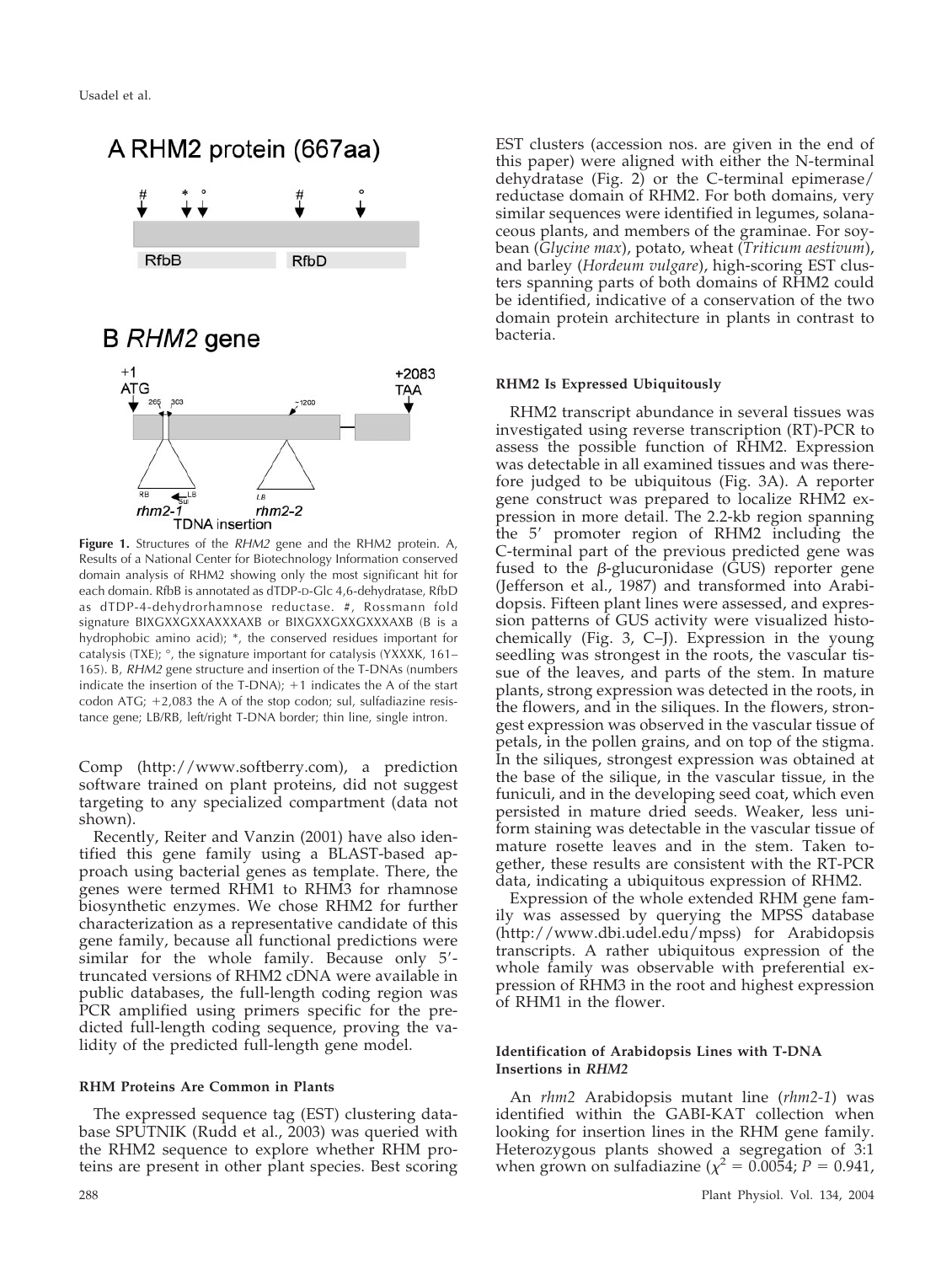|                                     |                                                                                                                                                                                                                                                                                                          |     |                                                                                                                 |     |     |     |     | 10  |     |  |
|-------------------------------------|----------------------------------------------------------------------------------------------------------------------------------------------------------------------------------------------------------------------------------------------------------------------------------------------------------|-----|-----------------------------------------------------------------------------------------------------------------|-----|-----|-----|-----|-----|-----|--|
| Salmonella RMLB                     |                                                                                                                                                                                                                                                                                                          |     |                                                                                                                 |     |     |     |     |     |     |  |
| Arabidopsis RHM2<br>Prunus          |                                                                                                                                                                                                                                                                                                          |     |                                                                                                                 |     |     |     |     |     |     |  |
| Glycine                             |                                                                                                                                                                                                                                                                                                          |     |                                                                                                                 |     |     |     |     |     |     |  |
| Zea                                 |                                                                                                                                                                                                                                                                                                          |     |                                                                                                                 |     |     |     |     |     |     |  |
| Triticum<br>Solanum                 |                                                                                                                                                                                                                                                                                                          |     |                                                                                                                 |     |     |     |     |     |     |  |
| Hordeum                             |                                                                                                                                                                                                                                                                                                          |     |                                                                                                                 |     |     |     |     |     |     |  |
| Pinus                               | IVAGRRGECLTMAAADSSNGATTNASSQTVPRPPPTPSPLRYSKFSQAKLRILVT <b>G</b> G <b>AGFI</b> GSHLV                                                                                                                                                                                                                     |     |                                                                                                                 |     |     |     |     |     |     |  |
|                                     |                                                                                                                                                                                                                                                                                                          |     |                                                                                                                 |     |     |     |     |     |     |  |
|                                     |                                                                                                                                                                                                                                                                                                          |     |                                                                                                                 |     |     |     |     |     |     |  |
|                                     | 20                                                                                                                                                                                                                                                                                                       | 30  | 40                                                                                                              | 50  | 60  |     | 70  |     | 80  |  |
| Salmonella RMLB                     | ARLIEN FOR THE ENDEMIRY AND EXAMPLE SESSENT EXPRESS TO DEVICE THE ENDEPTH PEAR OF BY A CHANGE TO THE ENDEPTH AND THE ENDEPTH OF THE ENDEPTH AND THE ENDEPTH AND THE ENDEPTH AND THE ENDEPTH AND THE ENDEPTH AND THE ENDEPTH OF                                                                           |     |                                                                                                                 |     |     |     |     |     |     |  |
| Arabidopsis_RHM2                    |                                                                                                                                                                                                                                                                                                          |     |                                                                                                                 |     |     |     |     |     |     |  |
| Prunus<br>Glycine                   |                                                                                                                                                                                                                                                                                                          |     |                                                                                                                 |     |     |     |     |     |     |  |
| Zea                                 |                                                                                                                                                                                                                                                                                                          |     |                                                                                                                 |     |     |     |     |     |     |  |
| Triticum                            |                                                                                                                                                                                                                                                                                                          |     |                                                                                                                 |     |     |     |     |     |     |  |
| Solanum<br>Hordeum                  |                                                                                                                                                                                                                                                                                                          |     |                                                                                                                 |     |     |     |     |     |     |  |
| Pinus                               | DRLMESGNNEVIVADN. FFTGSKDNERKWIGHPNFELIRHDVTETLLVEVDQIYHLGPASP                                                                                                                                                                                                                                           |     |                                                                                                                 |     |     |     |     |     |     |  |
|                                     |                                                                                                                                                                                                                                                                                                          |     |                                                                                                                 |     |     |     |     |     |     |  |
|                                     |                                                                                                                                                                                                                                                                                                          |     |                                                                                                                 |     |     |     |     |     |     |  |
|                                     |                                                                                                                                                                                                                                                                                                          |     |                                                                                                                 |     |     |     |     |     |     |  |
|                                     | 90<br>DRSITGPAAFIETNIVGUYALEEVARKYWSALGEDKKNNFRFHHISTDEVYGDLPHPDEVENSVTLPLFT                                                                                                                                                                                                                             | 100 | 110                                                                                                             | 120 | 130 |     | 140 | 150 |     |  |
| Salmonella RMLB<br>Arabidopsis_RHM2 |                                                                                                                                                                                                                                                                                                          |     |                                                                                                                 |     |     |     |     |     |     |  |
| Prunus                              |                                                                                                                                                                                                                                                                                                          |     |                                                                                                                 |     |     |     |     |     |     |  |
| Glycine                             |                                                                                                                                                                                                                                                                                                          |     |                                                                                                                 |     |     |     |     |     |     |  |
| Zea<br>Triticum                     |                                                                                                                                                                                                                                                                                                          |     |                                                                                                                 |     |     |     |     |     |     |  |
| Solanum                             |                                                                                                                                                                                                                                                                                                          |     |                                                                                                                 |     |     |     |     |     |     |  |
| Hordeum                             |                                                                                                                                                                                                                                                                                                          |     |                                                                                                                 |     |     |     |     |     |     |  |
| Pinus                               | IFYKYNPVKTIKTNVIGALNMEGLAKRVGARILLTSTSEVYGDPLEHPQKEEYWG                                                                                                                                                                                                                                                  |     |                                                                                                                 |     |     | * * |     |     |     |  |
|                                     |                                                                                                                                                                                                                                                                                                          |     |                                                                                                                 |     |     |     |     |     |     |  |
|                                     |                                                                                                                                                                                                                                                                                                          |     |                                                                                                                 |     |     |     |     |     |     |  |
|                                     |                                                                                                                                                                                                                                                                                                          |     |                                                                                                                 |     |     |     |     |     |     |  |
|                                     | 160                                                                                                                                                                                                                                                                                                      | 170 | 180                                                                                                             | 190 | 200 |     | 210 |     | 220 |  |
| Salmonella RMLB                     |                                                                                                                                                                                                                                                                                                          |     |                                                                                                                 |     |     |     |     |     |     |  |
| Arabidopsis_RHM2                    |                                                                                                                                                                                                                                                                                                          |     |                                                                                                                 |     |     |     |     |     |     |  |
| Prunus<br>Glycine                   |                                                                                                                                                                                                                                                                                                          |     |                                                                                                                 |     |     |     |     |     |     |  |
| Zea                                 |                                                                                                                                                                                                                                                                                                          |     |                                                                                                                 |     |     |     |     |     |     |  |
| Triticum                            |                                                                                                                                                                                                                                                                                                          |     |                                                                                                                 |     |     |     |     |     |     |  |
| Solanum<br>Hordeum                  |                                                                                                                                                                                                                                                                                                          |     |                                                                                                                 |     |     |     |     |     |     |  |
| Pinus                               | - "TAYAPSSPYSATKAGAEMIVKAYGRSYCIP VITTRGNNYGPNOFPEKLIPKFELILSINGGKP LP<br>ERSOLLPTNPYSATKAGAEMIVKAYGRSYCIP VITTRGNNYGPNOFPEKLIPKFELILAMSGKP LP<br>EASOLLPTNPYSATKAGAEMIVKAYGRSYCIP VITTRGNNYGPNOFPEKLIPKFELILAMOGKP LP<br>EASO<br>NVNPIGVRSCYDEGKRVAETLMFDYHROHGLEIRIARIFNTYGPRMNIDDGRVVSNFIAOALRGEELTVO |     |                                                                                                                 |     |     |     |     |     |     |  |
|                                     |                                                                                                                                                                                                                                                                                                          |     |                                                                                                                 |     |     |     |     |     |     |  |
|                                     |                                                                                                                                                                                                                                                                                                          |     |                                                                                                                 |     |     |     |     |     |     |  |
|                                     |                                                                                                                                                                                                                                                                                                          |     |                                                                                                                 |     |     |     |     |     |     |  |
|                                     | 230                                                                                                                                                                                                                                                                                                      |     | 240 250 260 270 280 290                                                                                         |     |     |     |     |     |     |  |
| Salmonella RMLB                     | GKGDOIRDWLYVEDHARALHMVVTEGKAGETYNIGGHNEKKNLDVVFTICDLLDEIVPKATSYREQITYV<br>GDGSNVRSYLYCEDVAEAFEVVLHKGEIGHVYNVGTKRERRVIDVARDICKLFGKDPESSIQFV                                                                                                                                                               |     |                                                                                                                 |     |     |     |     |     |     |  |
| Arabidopsis_RHM2<br>Prunus          |                                                                                                                                                                                                                                                                                                          |     |                                                                                                                 |     |     |     |     |     |     |  |
| Glycine                             |                                                                                                                                                                                                                                                                                                          |     |                                                                                                                 |     |     |     |     |     |     |  |
| Zea<br>Triticum                     | GDGSNVRSYLYCEDVAEAFEVVLHKGEVGHVYNIGTVKERRVIDVASDICKLFGLDTEKVIRFV                                                                                                                                                                                                                                         |     |                                                                                                                 |     |     |     |     |     |     |  |
| Solanum                             | GDGSNVRSYLYCEDVAEAFEVVLHRGDVGHVYNIGTKKERRVIDVAKDISNLFTGIQTQAFSLW                                                                                                                                                                                                                                         |     |                                                                                                                 |     |     |     |     |     |     |  |
| Hordeum                             | dalah sertah dalam dalam secara secara secara secara secara secara secara secara secara secara secara secara                                                                                                                                                                                             |     |                                                                                                                 |     |     |     |     |     |     |  |
| Pinus                               | APCTOTRSFCYVSDMVDGLIRLMEGENTGPIN.LGNPGEFTMLELAEAVXX                                                                                                                                                                                                                                                      |     |                                                                                                                 |     |     |     |     |     |     |  |
|                                     |                                                                                                                                                                                                                                                                                                          |     |                                                                                                                 |     |     |     |     |     |     |  |
|                                     |                                                                                                                                                                                                                                                                                                          |     |                                                                                                                 |     |     |     |     |     |     |  |
|                                     | 300                                                                                                                                                                                                                                                                                                      | 310 | 3 2 0 3 3 0 3 4 0 3 5 0 3 2 0 3 4 0 3 4 0 4 1 3 4 0 4 1 3 5 0 4 1 3 5 0 4 1 3 5 0 4 1 3 5 0 4 1 3 5 0 4 1 3 5 0 |     |     |     |     |     | 360 |  |
| Salmonella RMLB                     | ADRPGHDRRYAIDAGKISRELGWKPLETFESGIRKTVEWYLANTQWVNNVKSGAYQSWIEQNYEGRQ                                                                                                                                                                                                                                      |     |                                                                                                                 |     |     |     |     |     |     |  |
| Arabidopsis_RHM2<br>Prunus          | ENRPFNDQRYFLDDQKL.KKLGWQERTNWEDGLKKTMDWYTQNPEWWGDVSGALLPHPRMLMMPGGRLS.                                                                                                                                                                                                                                   |     |                                                                                                                 |     |     |     |     |     |     |  |
| Glycine                             | ENRPFNDORYFLDDEKL.KILGWSERTTWEEGLKKTMDWYINNPDWWGDVSGALLPHPRMLMMPGGLERH                                                                                                                                                                                                                                   |     |                                                                                                                 |     |     |     |     |     |     |  |
| Zea                                 |                                                                                                                                                                                                                                                                                                          |     |                                                                                                                 |     |     |     |     |     |     |  |
| Triticum<br>Solanum                 | ENRPFNDQRYFLDDQKL.KKLGWAERTTWEEGLKKTIEWYTSNPDYWGDVAGALLPHPRMLMTPGVERHN                                                                                                                                                                                                                                   |     |                                                                                                                 |     |     |     |     |     |     |  |
| Hordeum<br>Pinus                    | RTGPFNDQRYFLDDQKV.KKPG                                                                                                                                                                                                                                                                                   |     |                                                                                                                 |     |     |     |     |     |     |  |

**Figure 2.** Sequence alignment of RmlB from *Salmonella* with the dehydratase domain of Arabidopsis RHM2 and other plant orthologs. The alignment was produced with ESPript (Gouet et al., 1999). Totally conserved residues are highlighted in inverted black. Boxed residues are conserved. The extended motive indicative of a Rossman fold is represented as a bar below the sequence alignment. A star below the sequence alignment indicates residues important for catalysis. (The accession nos. for the Sputnik EST clusters are given in the accession no. section.)

 $n = 988$ ) indicative of a single T-DNA insertion. Similar results were obtained by Southern-blot analysis (data not shown). PCR-based analysis of the progeny showed that only those plants that were homozygous for the T-DNA insertion had an observable phenotype in their seeds. Sequencing of the PCR-amplified right and left border products indicated that the T-DNA was inserted in the first exon between bp 265 and 307, resulting in a deletion of approximately 40 bp in the genomic DNA (Fig. 1B).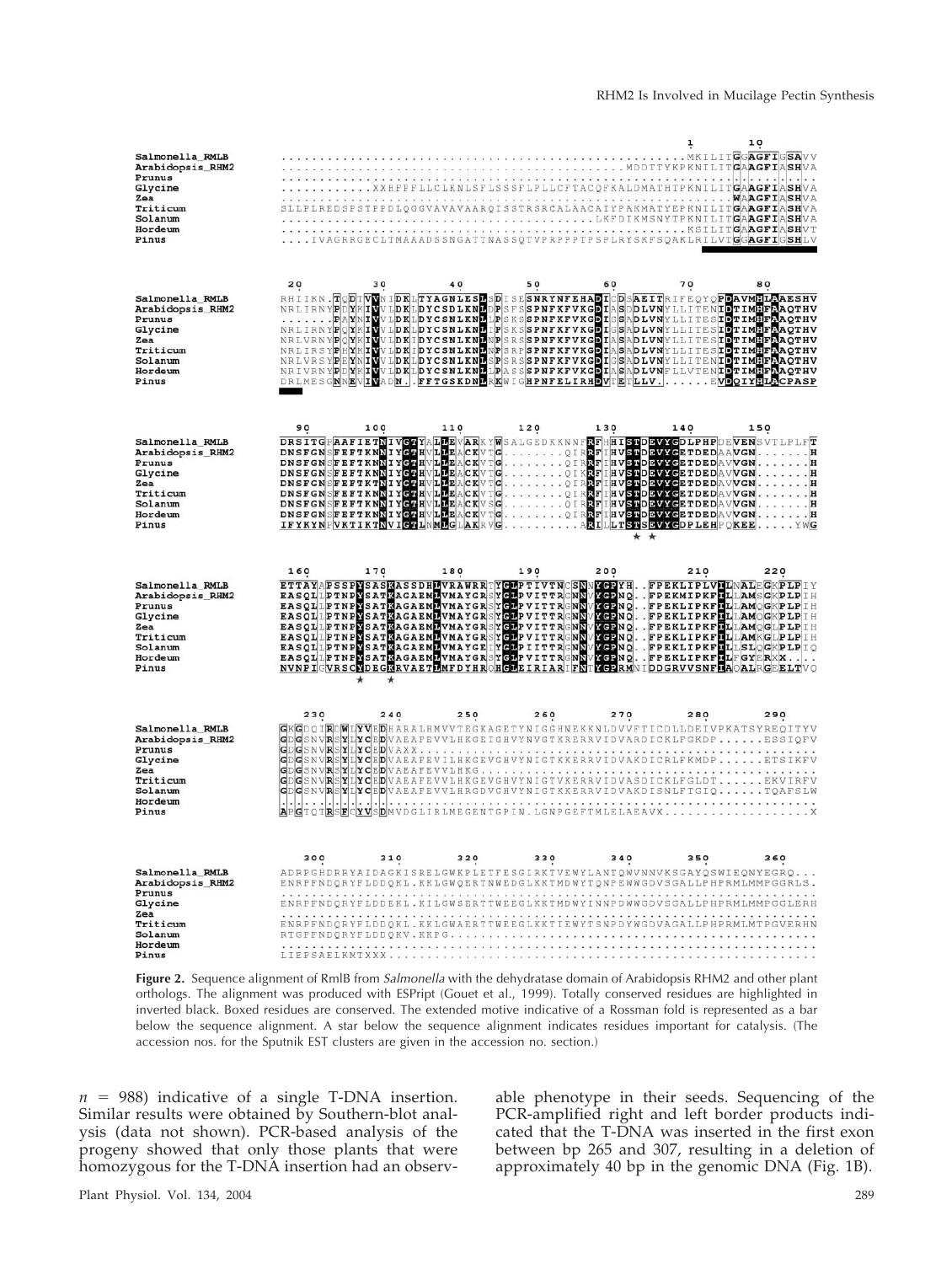

**Figure 3.** Expression analysis of RHM2. A, Tissue specificity: RT-PCR was performed with specific primers for RHM2 (top lane, 33 PCR cycles) and APT1 (control; bottom lane, 29 PCR cycles) on roots (R), leaves (L), stems (I), flowers (F), and siliques (S) of WT plants. B, Mutant analysis: RT-PCR on siliques of *rhm2-1* and WT plants with RHM2-specific primers spanning the insertion site of the T-DNA. C to J, GUS analysis of plant tissues. C to G, Incubation for 2 h. H to J, Incubation overnight. C, Seedling; D, root; E, silique; F, flower; G, stamens; H, mature seed; I, cauline leaf; J, rosette leaf.

The effect of the T-DNA insertion on mRNA expression level was studied by RT and PCR amplification using primers spanning the putative insertion site of the T-DNA in the mRNA. Whereas a clear signal was visible in WT plants, no signal was obtained in the mutant, indicative of an alteration of RHM2 mRNA (Fig. 3B).

A second allele was obtained from the SALK collection, which will henceforth be referred to as *rhm2-2*. In this line, the T-DNA insertion was in the second domain of RHM2, thus potentially representing a weaker allele than *rhm2-1* (Fig. 1B).

## **Rhm2 Mutant Phenotype**

Cell wall material from different tissues of WT and *rhm2-1* plants was prepared, and its monosaccharide composition was determined. However, no remarkable alteration in wall composition was detected in leaf material from mature plants or roots from plants grown on Murashige and Skoog agar. Moreover, no obvious growth, developmental, or morphological phenotype could be observed when *rhm2* plants were grown in phytotrons or in the greenhouse. However, when mature seeds were stained for pectin with ruthenium red, a pectin-staining dye (Hanke and Northcote, 1975), only little irregularly patterned staining could be observed in both *rhm2-1* and *rhm2-2* seeds, whereas wild-type (WT) seeds showed intense regularly spherical staining (Fig. 4, A–C). To investigate the possibility of a compensatory up-regulation of other wall polysaccharides in the seed mucilage of *rhm2*, imbibed seeds were placed into an aqueous solution of high *M*<sup>r</sup> blue dextran. WT seeds showed a larger more regular zone not penetrable by blue dextran, whereas again in both *rhm2* mutants, this zone was more irregular and smaller in size, indicative of a loss of penetration barrier in the mutant (Fig. 4, D–F). Because these stainings revealed similar effects both for *rhm2-1* and *rhm2-2*, the following analyses were conducted on *rhm2-1* only. Because the structural integrity of the seed coat is affected in some mucilage mutants (Western et al., 2001), the structure of the *rhm2-1* seed coat was investigated by sectioning the seeds and subsequent staining with toluidine blue, a polychromatic dye (O'Brien et al., 1964). These analyses revealed that the columellae (Fig. 5B) of *rhm2-1* seeds were flattened and distorted and mucilage was reduced when compared with sections of WT seeds (Fig. 5A). These findings were further corroborated by examination of the whole seed surface structure by scanning electron microscopy (SEM). When WT seeds are not imbibed, they exhibit a regular pattern of elevated columellae within each epidermal cell, separated from their neighboring cells by clearly visible radial cell walls (Fig. 5C). In contrast, the *rhm2-1* seeds show a rather distorted structure where the columella is not easily distinguishable and radial cell walls are no longer clearly visible (Fig. 5D) due to the distortion of the rest of the epidermal



**Figure 4.** Histochemical analysis of WT (A and D), *rhm2-1* (B and E), and *rhm2-2* (C and F) seeds. A to C, Staining of imbibed seeds with ruthenium red. D to F, Staining of imbibed seeds with blue dextran (2,000-kD) solution.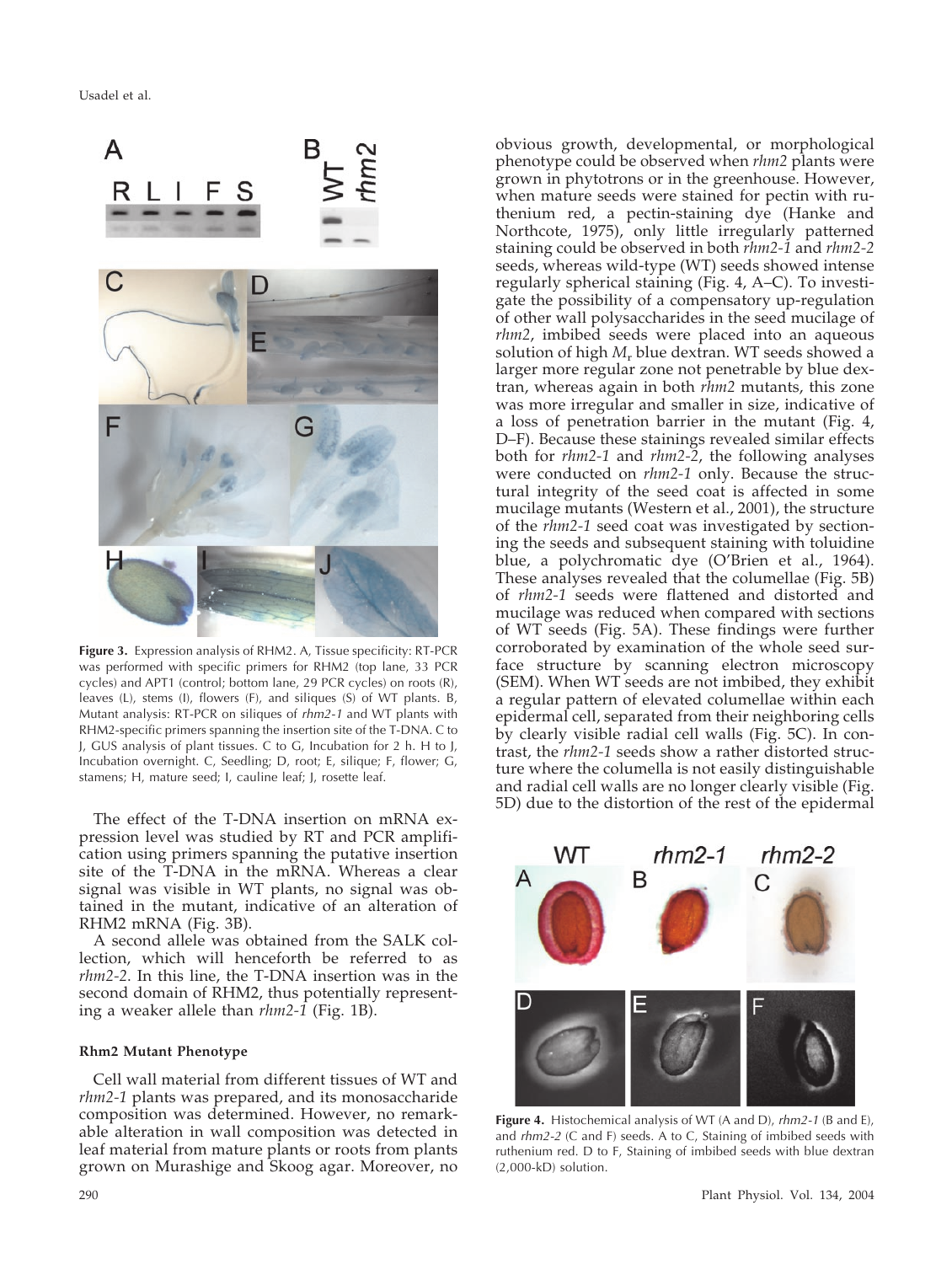

**Figure 5.** Microscopical analysis of WT (A, C, and E) and *rhm2-1* (B, D, and F) seeds. A and B, Sections of mature seeds fixed under conditions preserving the mucilage, stained with toluidine blue (c, columella; m, mucilage). C and D, SEM of the seed surface (testa) of dry untreated seeds. E and F, SEM of imbibed seeds after air-drying; the mucilage is removed. Scale bar in A through  $F = 10 \mu m$ .

cells, which harbor the mucilage (Western et al., 2000).

WT seeds exhibit a release of material around the columellae after imbibition, and as a result, deep valleys around the columella become visible. In imbibed *rhm2-1* seeds, the valleys around the columella seem to be shallower and the columella seems to be more flattened (Fig. 5, E and F). These SEM pictures confirm that both mutant and WT seeds did excrete mucilage in accordance with the observed staining patterns with ruthenium red. Taken together, these results suggest that the mutant still has a mucilage remnant, which can be released upon hydration but that does not seem to be sufficient for proper seed coat development.

## **Analysis of Seed Mucilage**

The monosaccharide composition of extractable mucilage of *rhm2-1* and WT seeds was determined. The seed mucilage is largely composed of unsubstituted RGI (Goto, 1985; Penfield et al., 2001), and the most abundant sugars present in both WT and *rhm2-1* seed mucilage were rhamnose and uronic acid (Table I). However, only approximately 35% and approximately 45% of the rhamnose amount obtained from the WT was released from the *rhm2-1* and *rhm2-2* mutant seeds, respectively. This is in

**Table I.** *Monosaccharide composition of solubilized mucilage*

Mucilage was solubilized and its monosaccharide composition was determined. The values are the average of five independent experiments

|                                        | <b>WT</b>                              | $Rhm2-1$                               |  |  |
|----------------------------------------|----------------------------------------|----------------------------------------|--|--|
|                                        | $\mu$ g mg <sup>-1</sup> treated seeds |                                        |  |  |
| Galactose                              | $1.6 \pm 0.4$                          | $1.4 \pm 0.4$                          |  |  |
| Mannose                                | $0.9 \pm 0.1$                          | $0.9 \pm 0.1$                          |  |  |
| Xylose                                 | $1.2 \pm 0.1$                          | $1.3 \pm 0.1$                          |  |  |
| Arabinose                              | $1.1 \pm 0.1$                          | $1.0 \pm 0.2$                          |  |  |
| <b>Fucose</b>                          | $1.2 \pm 0.1$                          | $1.2 \pm 0.1$                          |  |  |
| Rhamnose <sup>a</sup>                  | $8.9 \pm 2.3$                          | $2.9 \pm 0.4$                          |  |  |
| Glucose                                | $3.8 \pm 1.4$                          | $2.9 \pm 1.3$                          |  |  |
| Uronic Acids <sup>b</sup>              | $9.9 \pm 3.0$                          | $4.8 \pm 0.5$                          |  |  |
| <sup>a</sup> Significance at 1% level. |                                        | <sup>b</sup> Significance at 5% level. |  |  |

agreement with the observed collapsed structure in mature seeds, where the testa cells seem to contain less mucilage. The ratio of rhamnose to GalUA of 1:1 remained approximately constant (Table I). Solubilized mucilage was subjected to field flow fractionation (FFF) and *M*<sup>r</sup> determination by multi-angle laser light scattering (MALLS)-differential refractive index. The advantage of the FFF technique over size exclusion chromatography is its extremely high upper working limit in terms of *M*<sup>r</sup> and hydrodynamic volume of polymers and the lack of sensitivity to adsorption (Roessner and Kulicke, 1994). Significant differences in the elution profiles and in the molar mass distributions of *rhm2-1* and WT mucilage were obtained (Fig. 6). *Rhm2-1* mucilage has a molecular mass average of 8.8  $\times$  10<sup>5</sup> g mol<sup>-1</sup>, whereas WT mucilage has a much larger molecular mass average of 5.2  $\times$  10<sup>6</sup> g mol<sup>-1</sup>. Simultaneous elution of molecules with different molecular masses indicates differences in the molecular conformation of WT and *rhm2-1* mucilage. The gyration radius that was obtained from light-scattering data constitutes in *rhm2-1* mucilage only half of that of WT (averages of 75 and 152 nm, respectively). Only r*hm2-1* mucilage



**Figure 6.** Molar mass versus FFF elution volume for mucilage extracted from WT and *rhm2-1* seeds. The molar mass distribution obtained by MALLS for WT (black dots) and *rhm2-1* (gray dots) are shown. Refractive index (RI) profiles indicating polymer abundance in arbitrary units for WT (black) and *rhm2-1* (gray) are indicated by solid lines.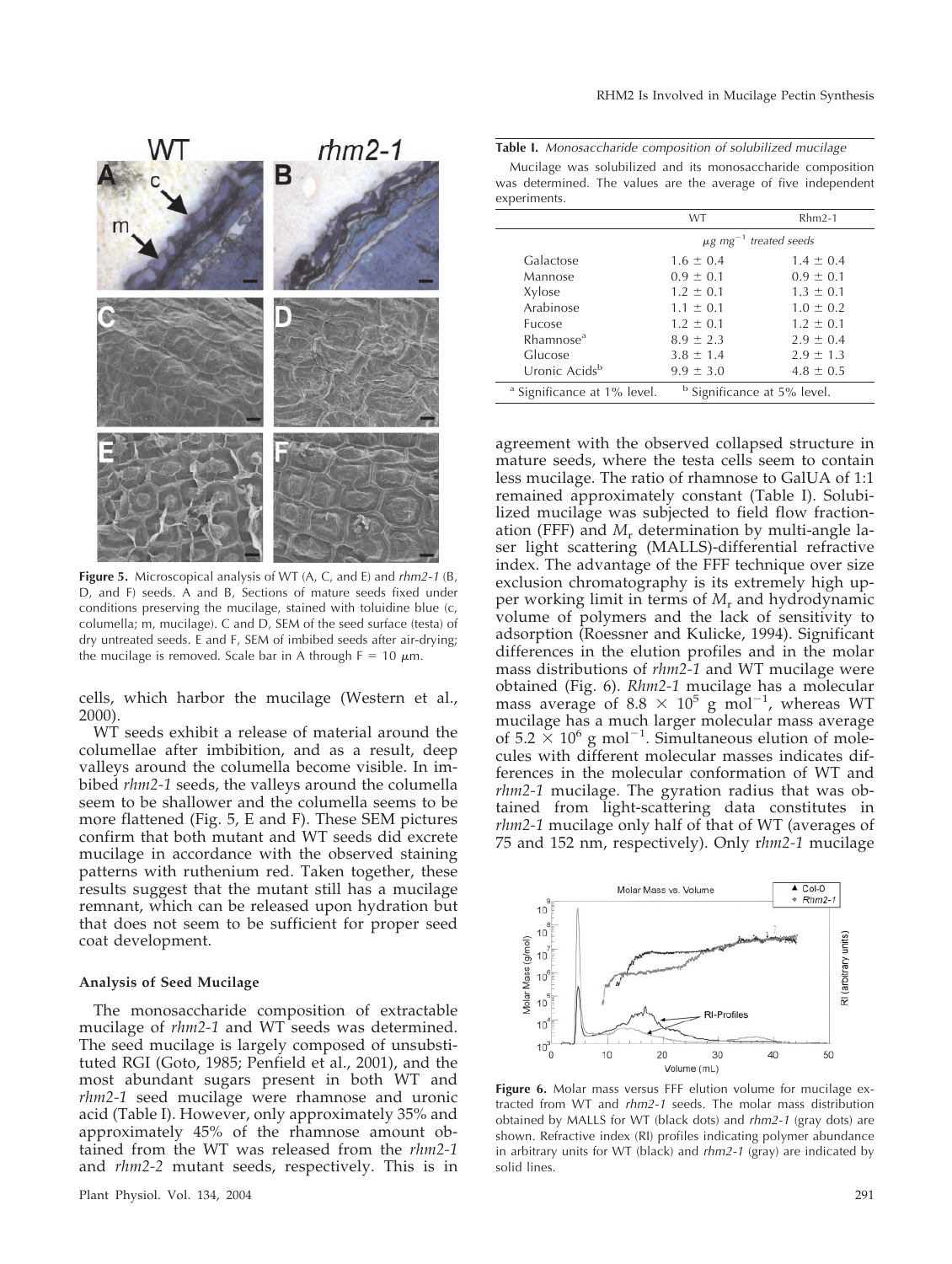shows a significant second peak (15 mass%) with a molecular mass average of  $\frac{1}{2} \times 10^7$  g mol<sup>-1</sup>, which might represent RGI aggregates due to the used method. In addition, approximately 35% of *rhm2-1* mucilage elutes within the first 2 to 3 min, whereas only approximately 10% of the WT sample elutes in this range. Because similar amounts based on uronic acid content of equally treated samples were injected, this early eluting material probably contains also small *M<sub>r</sub>* pectins and not only salt, further indicating a substantial higher portion of smaller pectic oligoand polysaccharides in *rhm2-1*.

Because the seed mucilage may also play a role in seed germination under water-limiting conditions (Penfield et al., 2001), germination rate of mutant and WT seeds was investigated by addition of various concentrations of PEG-8000. However, no significant difference in germination rate was observed (data not shown).

# **DISCUSSION**

Choosing a reverse genetics approach to study plant cell wall synthesis and function, several Arabidopsis alleles of *rhm2* were identified and characterized, strongly indicating that a disruption of RHM2 is responsible for the observed seed coat phenotype. First, the observed phenotype was linked to a homozygous insertion in the *RHM2* gene in both *rhm2-1* and *rhm2-2*. It has been shown that there is only a single T-DNA insertion in the genome of the *rhm2-1* plants by segregation analysis and Southern blotting. Second, an RNA interference approach (Waterhouse et al., 2001; Wesley et al., 2001) down-regulating the *RHM2* transcript resulted in a similar seed phenotype as the *rhm2* mutants (B. Usadel and M. Pauly, unpublished data). Finally, *mum4*, a seed coat mutant identified in a forward genetic screen also showed a reduction in mucilage and developmental effects (Western et al., 2001). Recently, *mum4* has been mapped to the *RHM2* locus (Western et al., 2004).

RT-PCR analysis of *rhm2-1* with primers spanning the T-DNA insertion failed to amplify a product, indicative of an altered transcript. Because the T-DNA is inserted in the N-terminal domain of RHM2, *rhm2-1* could represent a close to null allele, even though absence of a general phenotype might be explained by a weak allele.

Mucilages in general are very abundant and have been implicated for hydration regulation and as glue for substrate adhesion (Frey-Wyssling, 1976). Moreover Arabidopsis seed mucilage has been shown to be involved in germination efficiency (Penfield et al., 2001). However, a defect in RHM2 leading to a reduced amount of extractable seed mucilage had no significant effect on germination rate under waterlimiting conditions. This is in contrast to *myb61* seeds where no mucilage was extractable and a decrease in germination rate was observed (Penfield et al., 2001).

These findings could indicate that small amounts of mucilage may be sufficient to assist seed germination under reduced water potential or that a loss of MYB61 function leads to additional defects. In this context, it is noteworthy that *RHM2* transcript is up-regulated in response to abscisic acid (Hoth et al., 2002), a plant hormone known to be involved in response to water status.

The deposition of mucilage is rather complex. Mucilage and seed coat development have only been recently studied in greater detail (Western et al., 2000; Windsor et al., 2000). The mucilage secretory cell development has been sectioned into five stages, where different sets of genes seem to be necessary for proper seed coat development underlining the vital role of the mucilage during seed development (Western et al., 2001). The reduction of rhamnose and thus RGI in the seed coat provides a new tool for dissecting the signaling pathway in the establishment of the seed coat in Arabidopsis.

Despite the strong effect in the mucilage, *rhm2* did not show any other morphological or cell wallrelated phenotype, even though RHM2 seems to be expressed in other plant organs as judged by GUS staining and RT-PCR. Even though GUS staining could be prone to artifacts in some plant parts (e.g. vascular tissue; Martin et al., 1992), RHM2 expression was also shown to be ubiquitous by semiquantitative RT-PCR. A likely explanation therefore is that the loss of RHM2 transcript is compensated through functional transcripts of the other RHM-gene family members, which also seem to be expressed ubiquitously. Apparently, there is a preferential expression of RHM2 in the reproductive organs, where pectins also play a role in proper development (Rhee and Somerville, 1998).

*Rhm2* is impaired in RGI biosynthesis, and because at least the first domain of RHM2 exhibits a high sequence similarity to bacterial rhamnose synthesis genes, it seems possible that RHM2 actually encodes an enzyme that catalyzes the conversion of NDP-Glc to NDP-rhamnose as discussed previously by Reiter and Vanzin (2001). This is further corroborated by heterologous expression of a RHM2 paralog, RHM1, in *Escherichia coli*, which resulted in an enzyme fraction that converts UDP-D-Glc into a product that upon hydrolysis comigrates with rhamnose upon thin-layer chromatography plate separation (M. Mølhøj and W.-D. Reiter, personal communication). Together, these data suggest that RHM2 might be involved in NDP-rhamnose biosynthesis, although further experiments are necessary to unambiguously demonstrate its activity. Rhamnose, in its terminal form, also occurs in cell wall arabinogalactanproteins (AGPs; Fincher et al., 1983), and therefore these structures could also be altered if rhamnose becomes limiting due to lack of RHM2. However, linkage analysis of the Arabidopsis seed mucilage has revealed the presence of AGPs but not any terminal rhamnosyl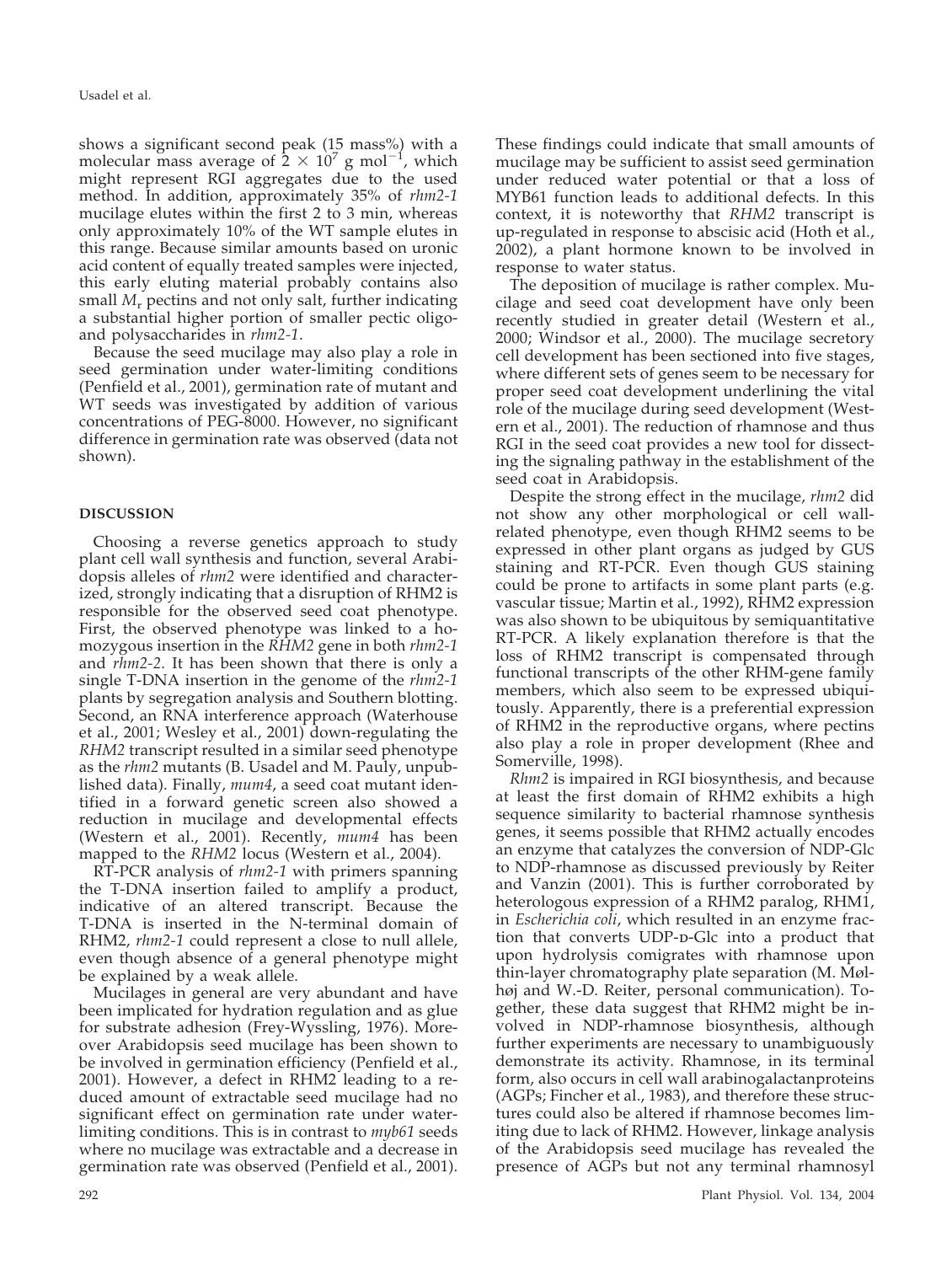residues (Penfield et al., 2001) rendering a role for RHM2 in mucilage AGP synthesis unlikely.

Moreover, rhamnose-containing oligosaccharides, exuded from germinating seeds, have been implicated in hypocotyl growth (Yokotani-Tomita et al., 1998). These could also account for sugars such as fucose in the mucilage. Reduced rhamnose supply could also change the abundance of these. If these oligosaccharides would have an impact on seed development, they can be responsible for the observed seed phenotype. The seed mucilage provides a useful model system to study pectin biosynthesis because of its high content of relatively pure unsubstituted RGI (Penfield et al., 2001) and the expendability of the mucilage under laboratory conditions as suggested earlier (Western et al., 2000). The data shown here provide evidence that limiting substrate availability seems to be involved in the determination of polysaccharide chain length, as indicated by the different *M*<sup>r</sup> of *rhm2-1* RGI. Thus, *rhm2*, as the first mutant known to be involved in RGI synthesis represents a novel tool for dissecting the regulation of pectin synthesis. For example, this mutant could be used to identify novel mutants, which suppress the developmental but not the biochemical phenotype or vice versa in a suppressor screen. Other genes affected by the reduction and lack of RGI could be discovered by looking for potential interaction partners of RHM2. Such data would give further insights into the synthesis of RGI, its regulation, and its function.

## **MATERIALS AND METHODS**

## **Plant Material**

A T-DNA insertion line (*rhm2-1*) was obtained from the GABI-KAT consortium (Max-Planck-Institut, Cologne, Germany). The line was generated as follows: *Agrobacterium tumefaciens* strain GV3101 (Koncz and Schell, 1986) harboring plasmid pAC161 (for the sequence of pAC161, see Gen-Bank/EMBL accession no. AJ537514) was used for plant transformation based on the floral dip method of Clough and Bent (1998). Selection of T1-plants in the greenhouse was performed essentially as described by Hadi et al. (2002) Initial segregation analysis was performed using 100 surface sterilized T<sub>2</sub> progeny seeds on Murashige and Skoog agar plates containing 7.5 mg  $L^{-1}$  sulfadiazine. Segregation analysis was repeated on the confirmed *rhm2-1* line with approximately 1,000 seeds. A second T-DNA insertion line (*rhm2-2*) was obtained from the Salk Institute for Genomic Analysis Laboratory Collection (Alonso et al., 2003) via the Nottingham Arabidopsis Stock Centre. All Arabidopsis plants were grown in environmental chambers on soil under standard conditions (120  $\mu$ mol m<sup>-2</sup> s<sup>-1</sup>, 60% humidity, 20°C, 16 h light/8 h dark).

WT plants were of the Columbia-0 ecotype, and plants carrying the *rhm2* mutations had the Colombia-0 background.

#### **RNA Extraction and Semiquantitative PCR**

Total RNA from 7-week-old plant organs was extracted with guanidinium hydrochloride as previously described (Logemann et al., 1987). The extracted RNA (approximately 4  $\mu$ g) was treated with 1 unit of DNase (Roche Diagnostics, Mannheim, Germany) and subsequently with reverse transcriptase from Moloney murine leukemia virus (Qbiogene, Heidelberg) as recommended by the manufacturer. The cDNA content of all RT reactions was normalized by amplifying the APT1 transcript, a constitutive control (Moffatt et al., 1994). An aliquot (0.5  $\mu$ L) of this normalized cDNA was used for semiquantitative PCR. As a control, APT1 transcript was amplified using previously described primers (Orsel et al., 2002). For amplification of RHM2, the primers RTRA (5-GTTTCAAGCAACACGGTCC-3) and RTRB (5- GGTACATACATTGTCAAATTCTCTCAAG-3) were used. To investigate the influence of the T-DNA insertion RHM2, cDNA was amplified with the T-DNA spanning primers RHMHA (5-CAGATTTCAAGGATGGATGATAC-3) and RHMHB (5-AGAGTAAGGATTCGTCGGTAACAG-3).

#### **Molecular Analysis**

The GABI-KAT collection was screened by gene code for *RHM2* insertions. A putative insertion line was confirmed by PCR with the T-DNA left border-specific primer GLB (5-GGGAATGGCGAAATCAAGGCATCG-3) and an RHM2-specific primer (GRHM2, 5-ATTTCTCCTTTGTGAAGAAY-AACC-3). The resulting PCR product was sequenced with a nested T-DNAspecific primer (G8409, 5'-ATATTGACCATCATACTCATTGC-3')

T-DNA copy number was determined by Southern-blot analysis using the product of the PCR reaction with the T-DNA-specific primers G8418 (5-GCAATGAGTATGATGGTCAATATG-3) and G10706 (5-GAACCCT-AATTCCCTTATCTGGG-3) as a probe.

The genotype of  $T_2$  plants and later generations was determined by a PCR-based approach using either the gene-specific primers RHMHA and RHMHB or one gene-specific primer (RHMHB) and the T-DNA-specific primer G8409.

The integrity of the right border was checked by using the genomic DNA of the mutant as a template for a PCR reaction with the gene-specific primer RHMHA and the T-DNA right border-specific primer G2588 (5- CGCCAGGGTTTTCCCAGTCACGACG-3). The resulting PCR product was cloned using the TOPO TA cloning kit (Invitrogen, Karlsruhe, Germany), and two independent clones were partially sequenced using M13 standard primers.

A full-length clone of RHM2 was prepared by using cDNA prepared as described above as template for a PCR reaction with the RHM2-specific primers RFF (5'-ATGGATGATACTACGTATAAGCC-3') and RFB (5'-TTAGGTTCTCTTGTTTGGTTCAAA-3). The resulting PCR product was cloned using the TOPO TA cloning kit (Invitrogen) and sequenced.

The Salk collection was queried with the gene code of RHM2 (At1g53500), and a putative insertion line (SALK 139223) was ordered from the Nottingham Stock collection. A homozygous insertion line was identified with the gene-specific primers RTRA and RTRB and the T-DNA-specific primer Lba1 (5'-TGGTTCACGTAGTGGGCCATCG-3').

#### **Construction and Expression of pRHM2::GUS Fusions**

A 2,272-bp sequence upstream of the predicted ATG of RHM2 was PCR amplified with the primers 5'-CTAGTCTAGAGACCTCCACCAAG-AGTTCCA-3' (*XbaI*) and 5'-GCGC<u>GGATCC</u>TCCTTGAAATCTGCAA-3' (*Bam*HI). The PCR product was cloned as a *Bam*HI/*Spe*I fragment into the pBI101.1 vector (Jefferson et al., 1987) in front of a promoterless GUS gene. Plants of the Columbia ecotype were transformed by *A*. *tumefaciens*-mediated transformation (Clough and Bent, 1998) and selected by screening for T-DNAencoded kanamycin resistance. Fifteen transformants for the construct were obtained, and GUS activity was visualized by submerging plant organs in 50 mm sodium phosphate, pH 7.2, containing 0.05% (w/v) 5-bromo-4-chloro-3 indolyl  $\beta$ -D-GlcUA, 10 mm ethylene diamine tetraacetic acid, and 0.1% (v/v) Triton X-100 (Jefferson et al., 1987). Tissues were incubated at 37°C for 30 min up to 16 h depending on staining intensity. Tissues were cleared of chlorophyll by passing through a graded ethanol series.

#### **Seed Analysis**

SEM was performed on imbibed and dry mature seeds. The SEM investigations were performed by a JSM 6330 F (JEOL, Tokyo) at an acceleration voltage of 5 kV. Thin layers of about 4 nm of platinum were deposited by sputtering onto the surfaces of the seed to avoid electrical charging during SEM investigations. The SEM images were taken by a digital image processing and recording system.

#### **Resin Embedding for Bright-Field Microscopy**

Mature seeds were fixed overnight in an aqueous solution of formaldehyde-acetic acid (5% [v/v] formalin, 5% [v/v] acetic acid, and 67%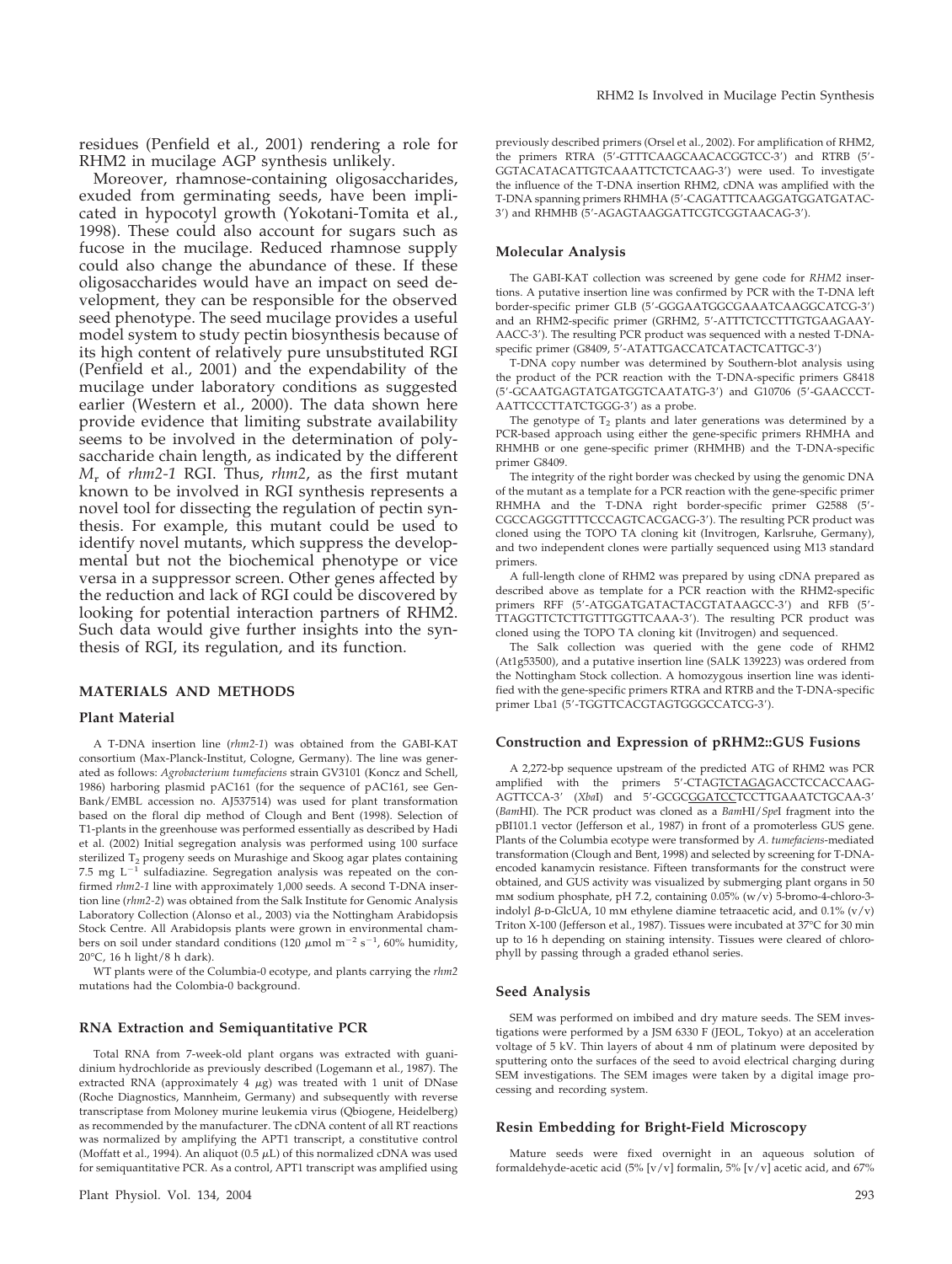[v/v] ethanol) at 4°C. The sample was dehydrated and infiltrated with LR-White (London Resin Co., Berkshire, UK) according to the manufacturer's suggestions. For microscopy,  $1$ - $\mu$ m sections were cut with a glass knife on a Reichert-Jung Ultracut E microtom (Leica, Bensheim, Germany) and mounted on charged glass slides. The sections were stained with  $1\%$  (w/v) toluidine blue O in 100 mm sodium phosphate (pH 7.2) for 1 h and washed several times with distilled water. Pictures were visualized with a BX41 microscope (Olympus, Hamburg, Germany) connected to a digital SPOT 2.2.1 camera (Visitron Systems, Puchheim, Germany).

## **Mucilage Analysis**

Mucilage was extracted from 2- to 4-week-old seeds (approximately 5 mg) by suspending them in 1 mL of 0.2% (w/v) ammonium oxalate and shaking for 2 h at 30°C. The released mucilage material was lyophilized and dissolved in water. The content of uronic acids was determined using the *m*-hydroxybiphenyl colorimetric uronic acid assay (Blumenkrantz and Asboe-Hansen, 1973). The content of neutral monosaccharides was determined by gas chromatography-mass spectrometry analysis of the derivatized alditol acetates (Albersheim et al., 1967).

For *M*<sup>r</sup> determination, dissolved mucilage was concentrated via an Amicon filter (*M*<sup>r</sup> cut off 10,000; Millipore, Bedford, MA), and the solvent was transferred to 0.1 m sodium nitrate/0.05% (w/v) sodiumazide, which represents the eluant for the flow FFF-MALLS-refractive index device (Wyatt, 1993). After centrifugation (14,000 $g$ , 5 min), 250  $\mu$ L (200  $\mu$ g) of the sample was injected into a symmetrical flow FFF instrument (F-1000, regenerated cellulose membrane, cut off 10 kD; FFFractionation Inc., Salt Lake City, UT). It was then separated by the interaction of a channel flow (1 mL min<sup>-1</sup>) and a linear cross flow gradient (0-5 min,  $1.5$  mL min<sup>-1</sup>;  $35-50$  min,  $0.2$  mL min-1 ) according to the diffusion coefficients of the various molecules. The light-scattering detection was performed with a multi-angle DAWN DSP laser photometer (He-Ne-laser, WTC, Santa Barbara, CA), whereas for the detection of the concentration, an Optilab DSP Interferometric Refractometer (WTC) was used. The data were processed by using the ASTRA software from WTC (v4.73). The extrapolation was carried out by Debye (second order) or by random coil because it allowed a more accurate fit.

## **Seed Staining**

Ruthenium red staining of seeds was performed by placing the seeds in a solution of 0.01% (w/v) ruthenium red and shaking them for 10 min. For dextran blue staining, seeds were first imbibed in water and then covered with a 1% (w/v) aqueous solution of blue dextran (average  $M_r$  2,000,000) for 5 min. Seeds were visualized using a MZ FZ III binocular (Leica) with a mounted SPOT 2.2.1 CCD camera (Visitron Systems).

#### **Identification of Candidate Genes**

Proteins potentially involved in the nucleotide sugar pathway were identified as follows. The Pfam HMMs (release 6.6) and the hmmer software package (release 2.2g) were downloaded and installed locally. The Pfam HMMs were indexed with hmmindex, and interesting HMMs were extracted via hmmfetch. These were searched against a flat file containing all predicted Arabidopsis proteins in fasta format which had been downloaded from The Institute for Genomic Research Web site (http://www.tigr.org).

## **Distribution of Materials**

Upon request, all novel materials described in this publication will be made available in a timely manner for noncommercial research purposes, subject to the requisite permission from any third-party owners of all or parts of the material. Obtaining any permissions will be the responsibility of the requestor.

## **Accession Numbers**

The full-length coding sequence of RHM2 has been deposited as AJ565874 at the EMBL Nucleotide Sequence Database. The Sputnik accession numbers for putative RHM protein homologs from soybean (*Glycine*

## **ACKNOWLEDGMENTS**

We thank Dr. Kim Larsen and Claudia Beyer (Max Planck Institute of Molecular Plant Physiology) for excellent technical assistance; Drs. Alisdair Fernie and Leonard Krall (Max Planck Institute of Molecular Plant Physiology) for critical reading of the manuscript; Dr. Manfred Pinnow (Fraunhofer Institute for Applied Biopolymers, Golm, Germany) for SEM; Drs. Michael Mølhøj and Wolf-Dieter Reiter (University of Connecticut, Storrs); and Drs. Tamara Western and George Haughn (University of British Columbia, Canada) for communicating unpublished results. We thank the Salk Institute Genomic Analysis Laboratory for providing the sequence-indexed Arabidopsis T-DNA insertion mutant and the Nottingham Arabidopsis Stock Centre for providing seeds.

Received October 3, 2003; returned for revision October 16, 2003; accepted October 16, 2003.

#### **LITERATURE CITED**

- **Albersheim P, Nevins DJ, English PD, Karr A** (1967) A method for the analysis of sugars in plant cell wall polysaccharides by gas-liquid chromatography. Carbohydr Res **5:** 340–345
- **Allard ST, Giraud MF, Whitfield C, Graninger M, Messner P, Naismith JH** (2001) The crystal structure of dTDP-D-glucose 4,6-dehydratase (RmlB) from *Salmonella enterica* serovar Typhimurium, the second enzyme in the dTDP-l-rhamnose pathway. J Mol Biol **307:** 283–295
- **Alonso JM, Stepanova AN, Leisse TJ, Kim CJ, Chen H, Shinn P, Stevenson DK, Zimmerman J, Barajas P, Cheuk R et al.** (2003) Genome-wide insertional mutagenesis of *Arabidopsis thaliana*. Science **301:** 653–657
- **Baron-Epel O, Gharyal PK, Schindler M** (1988) Pectins as mediators of wall porosity in soybean cells. Planta **175:** 389–395
- **Bateman A, Birney E, Cerruti L, Durbin R, Etwiller L, Eddy SR, Griffiths-Jones S, Howe KL, Marshall M, Sonnhammer EL** (2002) The Pfam protein families database. Nucleic Acids Res **30:** 276–280
- **Blumenkrantz N, Asboe-Hansen G** (1973) New method for quantitative determination of uronic acids. Anal Biochem **54:** 484–489
- **Bonin CP, Potter I, Vanzin GF, Reiter WD** (1997) The MUR1 gene of *Arabidopsis thaliana* encodes an isoform of GDP-D-mannose-4,6dehydratase, catalyzing the first step in the de novo synthesis of GDPl-fucose. Proc Natl Acad Sci USA **94:** 2085–2090
- **Bouton S, Leboeuf E, Mouille G, Leydecker MT, Talbotec J, Granier F, Lahaye M, Hofte H, Truong HN** (2002) QUASIMODO1 encodes a putative membrane-bound glycosyltransferase required for normal pectin synthesis and cell adhesion in Arabidopsis. Plant Cell **14:** 2577–2590
- **Carpita NC, Gibeaut DM** (1993) Structural models of primary cell walls in flowering plants: consistency of molecular structure with the physical properties of the walls during growth. Plant J **3:** 1–30
- **Clough SJ, Bent AF** (1998) Floral dip: a simplified method for *Agrobacterium*-mediated transformation of *Arabidopsis thaliana*. Plant J **16:** 735–743
- **Dormann P, Benning C** (1998) The role of UDP-glucose epimerase in carbohydrate metabolism of Arabidopsis. Plant J **13:** 641–652
- **Eddy SR** (1998) Profile hidden Markov models. Bioinformatics **14:** 755–763
- **Emanuelsson O, Nielsen H, Brunak S, von Heijne G** (2000) Predicting subcellular localization of proteins based on their N-terminal amino acid sequence. J Mol Biol **300:** 1005–1016
- **Feingold DS, Avigad, G** (1980) Sugar nucleotide transformations in plants. *In* PK Stumpf, EE Conn, eds, Carbohydrates: Structure and Function. Academic Press, New York, pp 101–170
- **Fincher GB, Stone BA, Clarke AE** (1983) Arabinogalactan-proteins: structure, biosynthesis, and function. Annu Rev Plant Physiol **34:** 47–70
- **Frey-Wyssling A** (1976) The Plant Cell Wall. *In* Encyclopedia of Plant Anatomy, Ed 3. Gebrueder Borntraeger, Berlin
- **Giraud MF, Naismith JH** (2000) The rhamnose pathway. Curr Opin Struct Biol **10:** 687–696